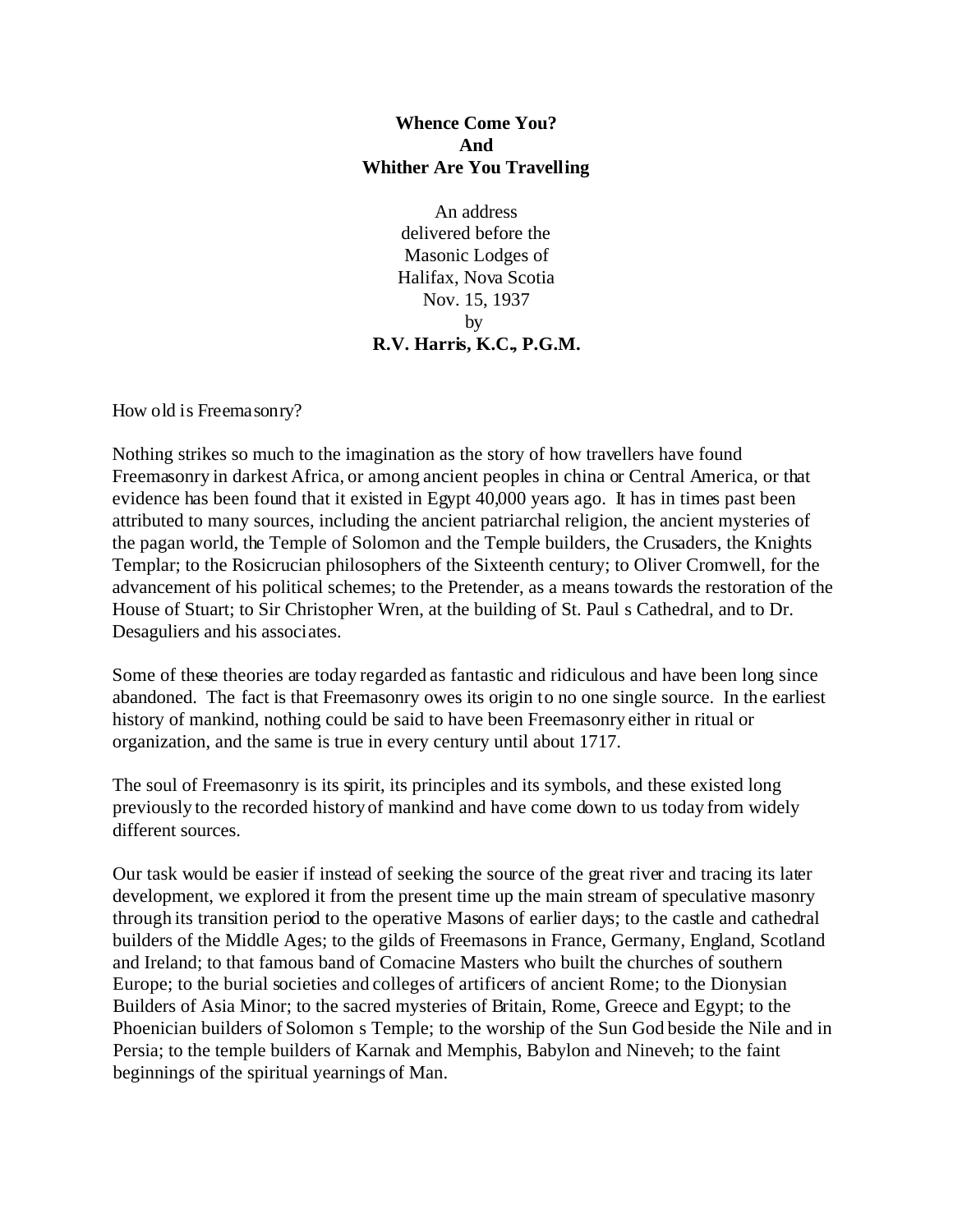As we go back up the river, we find here and there a new stream contributing to the evergrowing and ever-broadening volume of waters; a new idea; a new ceremony; an allegory; a tradition; a legend; a landmark.

A whole evening might be given to describing these various sources of our beloved Order. It is a fascinating story, ending in the gradual decline of building, the languishing of the operative lodges, their transition into speculative bodies and the formation between 1717 and 1736 of the three Grand Lodges in the British Isles from which every regular Grand Lodge in the world today derives its origin directly or indirectly.

We have come a long way. Inspirations have come from many sources and a close study of the fascinating story discloses a number of things;

The fraternal idea, comradeship, fellowship among the builders, has always existed and persisted;

The idea of building gilds has always existed;

The close identification of the Craft with religion, the ancient mysteries, and later with Christianity;

The continuity of these ideas from very ancient times, because building and religion have always been factors in civilization; there has always been religion and there has always been religion and there has always been building; they have continued side by side; such knowledge was common and was shared everywhere, no nation was ever isolated.

Lastly, there was a gradual evolution a flowing together. The many streams from many sources have dcome together and now flow on in one mighty stream or river.

We must realize, too, that this Order of ours is still growing. Instead of one Grand Lodge there are now a hundred. Instead of four lodges there are more than 40,000. Instead of the 100 members who formed the first Grand Lodge there are nearly four million.

There are many degrees and branches and orders in Masonry. New influences, social and economic, philosophic and religious, have come in. The Royal Arch blossomed out about 1740; the Knights Templar about 1760; the Scottish Rite about 1785. Benevolence funds were first engrafted on the order about 1800, perhaps earlier, and charitable institutions were established about the same time.

Even the ritual has grown in variety and in beauty. Each jurisdiction decides what ritual it shall use and in many there are several in use. Charges and lectures and floor work are constantly revised and added to. In recent years there have been lodges for the study of our history, our symbolism and our jurisprudence. Past Masters Associations and District organizations are modern growths, so is much of our Grand Lodge organization with its elaborate ceremonials and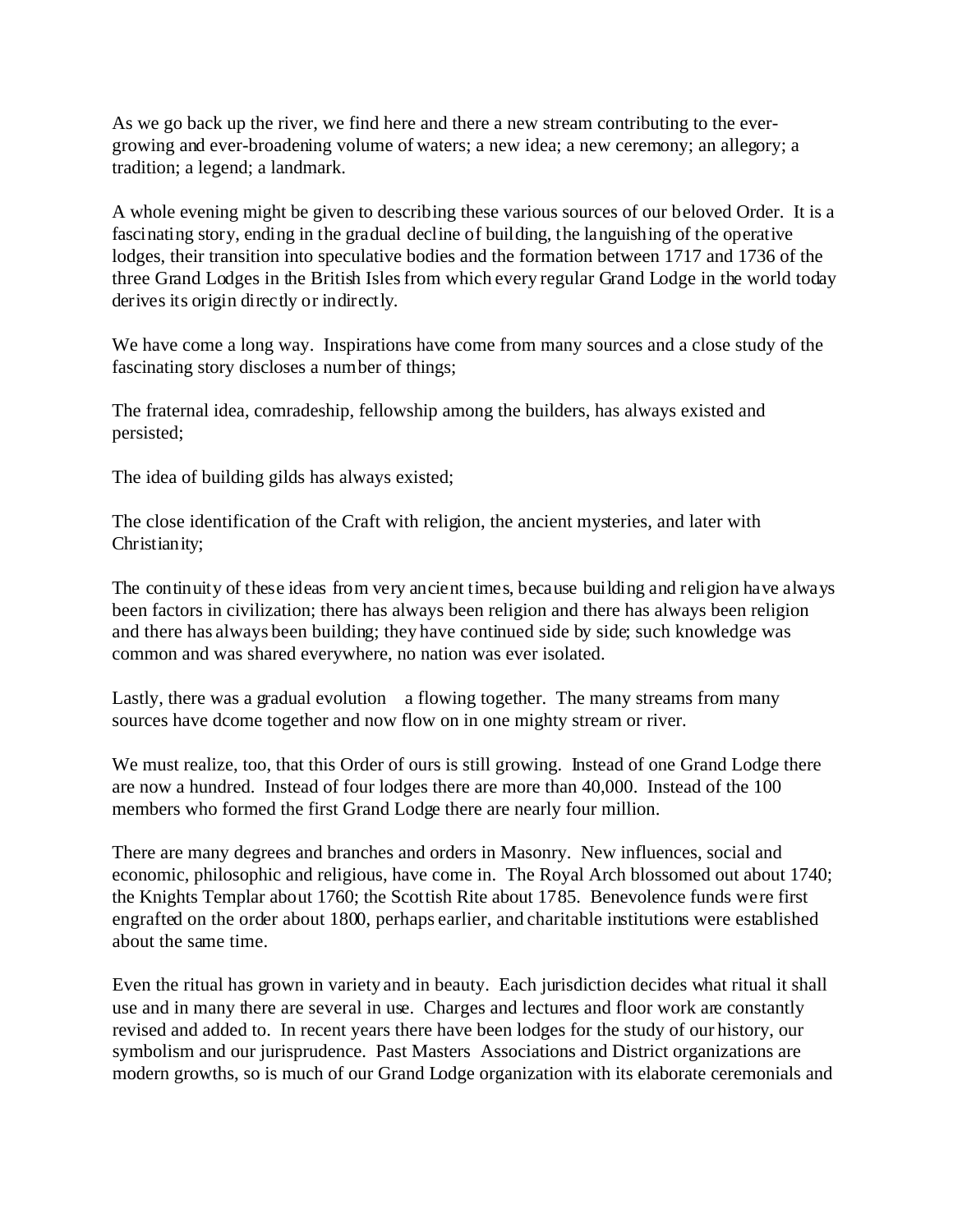regalia and many offices. Lodges met at one time in taverns and later in rented halls and buildings; nowadays many lodges and Masonic bodies have fine temples of their own.

In recent decades there has been a deluge of other orders inventile and women s orders, claiming affiliation with Freemasonry. Our order is participating in social welfare work, establishing hospitals and scholarship funds, and even service clubs. These all have their influence on the order and affect its growth. Whether we realize it or not, Freemasonry has been constantly changing and adapting itself to the needs of humanity and rendering untold service in new ways.

To the three Grand Lodges of the British isles we in Nova Scotia owe our masonry. There is indeed some evidence to support the claim that Masonry was known among the French while they ruled the Province and among the English at Annapolis Royal as early as 1725. Be that as it may, the first lodge organized on Canadian soil under the authority of a Grand Lodge, was formed at Annapolis royal in June, 1738. The first master of that Lodge was Ensign Erasmus James Philipps, of the 40<sup>th</sup> Regiment, then stationed at Annapolis Royal. Philipps was initiated as a Mason in the First Lodge in Boston on Nov. 14, 1737, two hundred years ago tonight. His authority to establish a Lodge in Annapolis came from Henry Price, Provincial Grand Master for Massachusetts, who himself acted under the authority of the Grand Master of England.

Philipps continued as Provincial Grand Master until his death at Halifax in September 1760 while on a visit to Halifax, and is buried in old St. Paul s Cemetery.

England, Scotland and Ireland, have all played their part in extending the Order, not only in Nova Scotia but throughout Canada, and it is appropriate that we should next July commemorate the founding of the Craft in Canada and review the progress of the past two centuries.

Visitors from many jurisdictions will gather here, and every Grand Lodge in Canada will participate in this commemoration. It will make us realize the size of our Masonic family and the strength of the ties of our worldwide Brotherhood. It will give us a new pride in our history and achievements, a new meaning to Masonry, its ideals and mission.

If the coming Bicentenary celebration next July will do nothing more than recall to our attention the marvelous progress of the Craft in the past two centuries, and so inspire us with new hope, new faith in ourselves and our order, and new courage to go forward, it will have been in itself a great achievement.

From that historic day in 1738 Masonry in Canada has moved forward to its present proportions. In place of one Lodge there are now 1300 lodges. Instead of a handful of Craftsmen, there are now nearly 200,000. Instead of there being but one man clothed with authority to propagate Masonry there are now nine sovereign and independent Grand Lodges, all developing the Craft within the borders of their respective jurisdictions.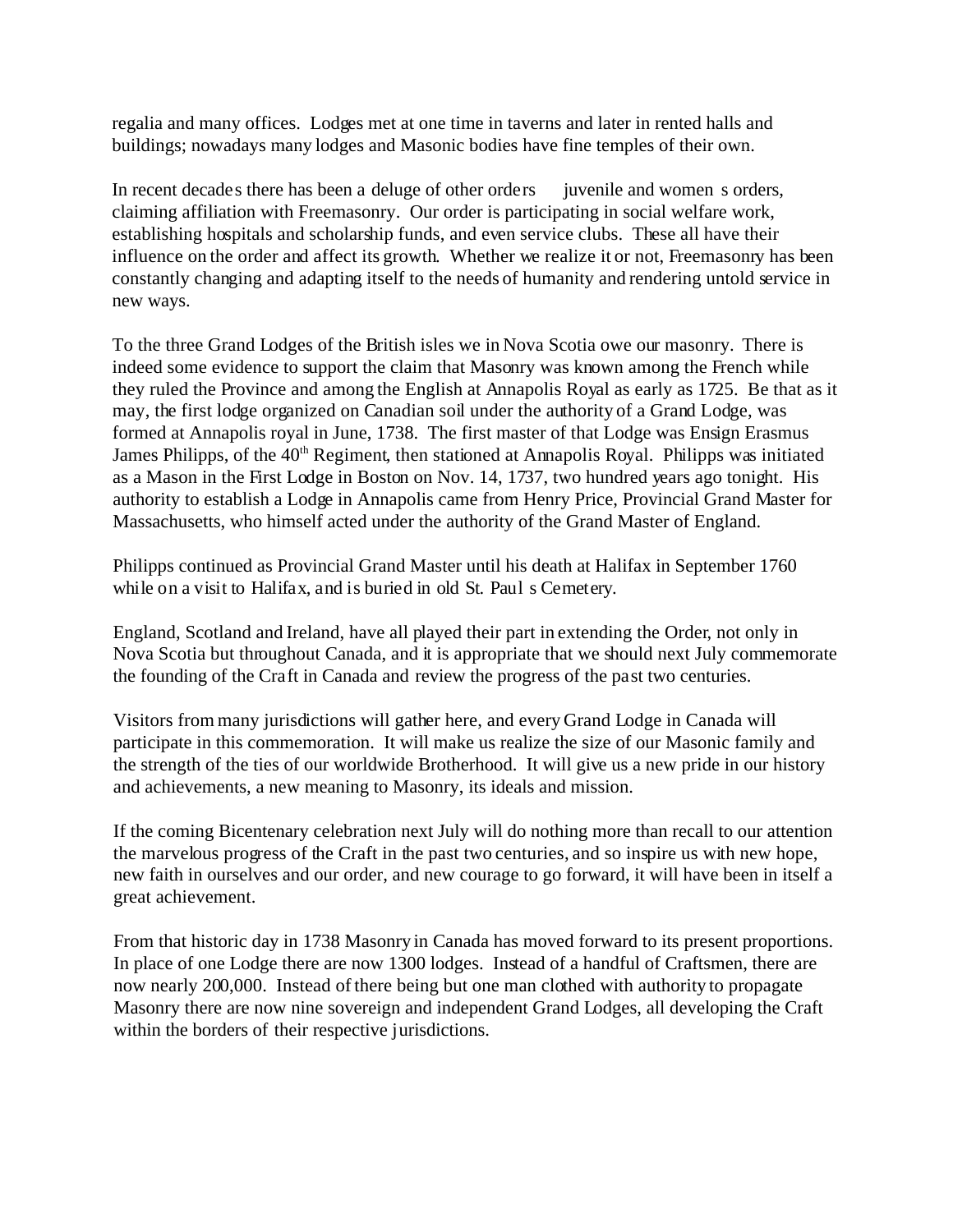The story is a long and intensely interesting one, and well worth the study of every Craftsman who loves the Order, full of names of men who have been leaders in the growth of our nation and people and our civilization; men of great distinction in Church and State, in professional and commercial life, in international affairs and community service their names are legion and their work will never be forgotten.

Whither are we travelling? What of the future? We have been passing through an economic depression and it has had a sore effect on the Craft as well as on the nation. Let us look at the present situation, and, right here, there are several statements which should be made.

First of all, the Craft today is sound at its heart and is moving forward to greater achievements. It still rests upon the corner stone of all Faiths; and before it stand the two pillars of the Fatherhood of God and the Brotherhood of Man.

Then, let me say, Freemasonry has never yet exerted its full strength or even a fraction of its strength on any occasion. Take the requirement that every petitioner for our mysteries should declare his personal belief in god, the Father Almighty, the Great Architect and Master Builder of the Universe. If we could but really and effectively unite all Freemasons into one vast army, what a tremendous bulwark Masonry would be against atheism, agnosticism, communism and those who would pull down the structure of our civilization and society, which is, in the last analysis, based on this belief in a Supreme and Almighty Being.

Then again, and let us be frank, while there are many members of the Order enrolled in our lodges, few of them are Masons guided and willing to be guided by its principles, living daily according to its precepts and thereby proclaiming to all the world by their very conduct their membership in the Order. If we could all so live, what a profound influence the Order would have not only upon ourselves but upon the community in which we live.

Then there is that thing we call Brotherhood and that virtue we call Charity and Benevolence, which after all is but Brotherhood in action. Masonry has been the inspiration of a thousand other fraternities, and some of them were formed because Freemasonry seemed to be ineffective in its Brotherhood. What a marvellous organization our 4,000,000 members could be if we really went to work at this business of Brotherhood!

Today Freemasonry has been banned and suppressed in Italy and Germany and Russia. Why? Simply because it stands for justice among men, freedom of thought and action and expression. Only under democracies, can Freemasonry prosper. Masonry is, in fact, one of the inspirations for our democracy. If it could be suppressed or if it died out, then a Hitler would arise in our midst.

We need have no fear for Freemasonry. It has survived the centuries, witnessed the rise and fall of kingdoms and Empires, world-shaking revolutions and economic crises without number. It will outlive the Hitlers and Mussolinis and Stalins. Dictators may seem to dominate and triumph for a time but they can never submerge the spiritual forces which govern all peoples, the inborn and universal belief in a Supreme Being, the Architect of the Universe, the Father of all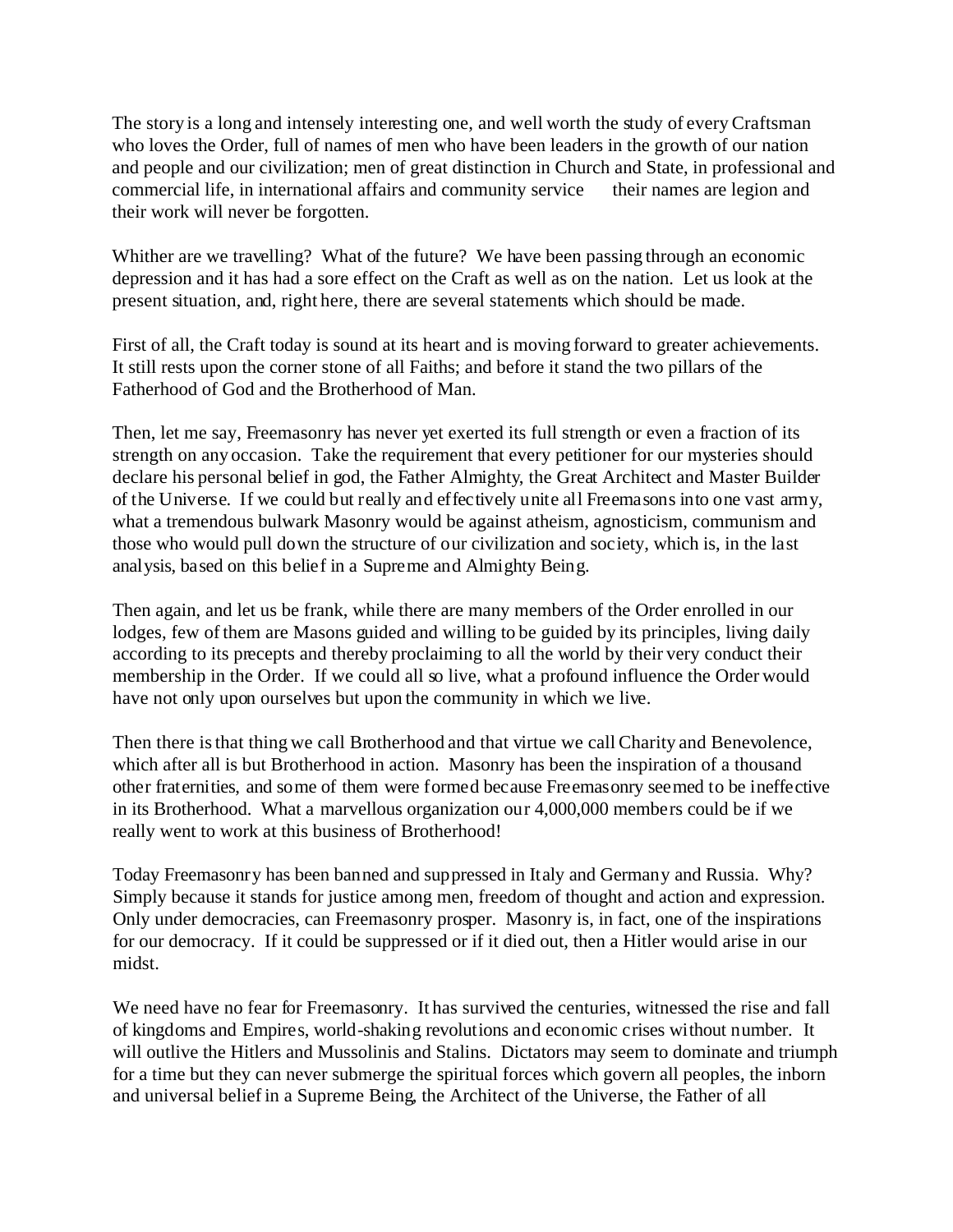mankind, the reality of the Brotherhood of man, expressed in our desire for equal Justice among men, the feeling of kindred among nations which emerges when a great crisis threatens and the desire for peace. These will never die and will persist long after all the isms and vain doctrines and irrational theories of today have been forgotten.

And so, let us look ahead into the years with faith and take courage. Freemasonry will exist as long as free peoples exist. Each needs the other. Freemasonry will continue to exert that spiritual influence on men and institutions which it has always exerted. It will grow and extend its boundaries, working through its lodges and chapters, its various rites, its affiliated organizations, its methods of education and intellectual growth, its avenues of service and benevolence.

In spite of setbacks and we must realize that they will come Freemasonry will go on to greater strength and influence, throwing its weight behind the Church, the state, the community, and the forces of right and righteousness.

I make a threefold appeal. I appeal for a deeper and broader knowledge of masonry. Not just the right to wear some trinket or ring or watchfob. Masons who get no more out of Masonry than signs, grips and passwords, make a poor investment of their time and money. The Mason who has nothing but some parrot answers to some questions about the  $1<sup>st</sup>$  and  $2<sup>nd</sup>$  degrees, has only a thin veneer. How much of Masonic history and symbolism do you know? How much of it do yo live and practise in your daily lives?

Again I appeal to you for a broader service, to ally ourselves with great ventures for humanity, caring for the widow and the aged and the orphan, helping to educate the underprivileged child, building up sane sentiment for the cause of peace, breaking down the attacks of communism, fascism, Hitlerism, atheism. Freemasons should pledge their support to every national And international effort for settlement of world conditions. International peace, the sanctity of treaties, disarmament, and the adjustment of economic difficulties; guard against the recurrence of the depression, or counteract atheistic and communistic propaganda and the influences of Bolshevism. Statesmen and leaders should be sought out and persuaded to address our lodges, for our Lodge membership is looking for information and counsel.

Lastly, I appeal to you for a truer brotherhood. If anything can save the world it is this brotherhood which binds us together as individuals, as communities, as provinces, as nations and empires, and gives the wider vision of life, inspiring us to larger loyalty and greater energy.

Let us be builders and pioneers as were our fathers before us. Let us be Masons who when the day is done can look back on something achieved. What good have I been to others today? Have I done a single thing within this day for a widow or a needy child? Have I kept faith or failed in my dealings with my neighbour? Have I added one worthy thought to my store of knowledge.